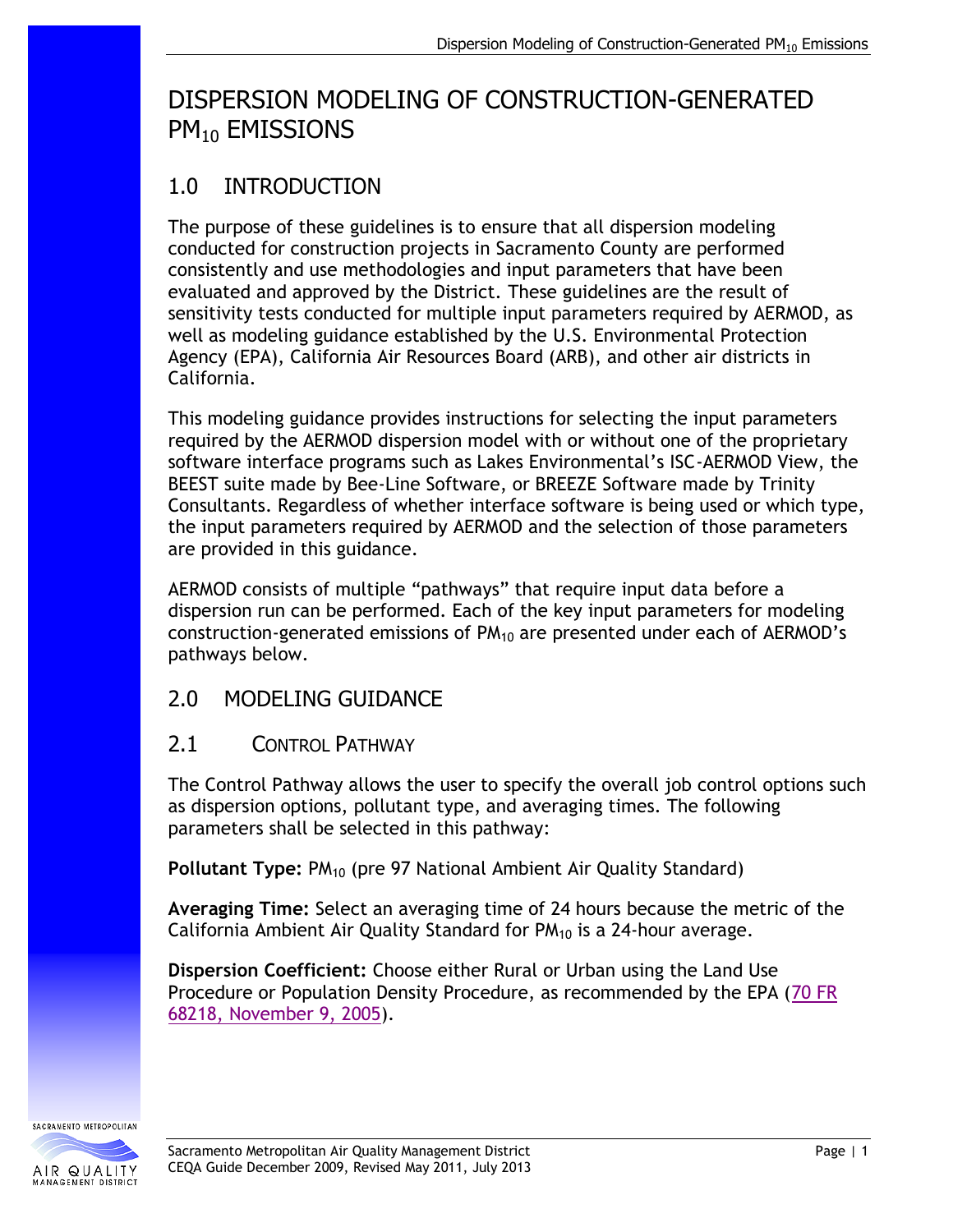#### 2.2 SOURCE PATHWAY

The Source Pathway allows the user to specify the source input parameters and source group information such as emission source types, and variable emission rates. The following parameters shall be selected in this pathway:

**Source Characterization:** Construction-generated emissions of PM<sub>10</sub> shall be characterized using multiple volume sources. One set of multiple ground-level (i.e., a **release height** of 0 meters) volume sources shall be used to characterize fugitive  $PM_{10}$  dust emissions and another set of elevated volume sources with a **release height** of 5.0 meters shall be used to represent PM<sub>10</sub> exhaust emissions generated by construction equipment that will be active on the project site.

The number of volume sources in each set (i.e., fugitive and exhaust) shall be equal. Thus, every individual volume source in the set representing fugitive  $PM_{10}$ dust emissions shall have a corresponding volume source in the set of representing PM<sup>10</sup> exhaust emissions with the same **X- and Y-coordinates**. Only the release heights of the two sets of volume sources shall be different.

The **base elevation** of all volume sources (and receptors) shall be 0 meters, unless the project site contains variable elevations.

The **lateral length** (in both the X- and Y directions) of every volume source shall be equal.

**Spacing and Layout of Volume Sources:** Each set of volume sources shall be spaced evenly across the project site as much as possible according to the following parameters.

- At least 50% of the project site area shall be covered by each set of volume sources.
- For each acre of the modeled site there shall be a minimum of 4 volume sources representing fugitive  $PM_{10}$  dust emissions and a minimum of 4 volume sources representing  $PM_{10}$  exhaust emissions.
- The distance from each vertex (e.g., a corner of a rectangular shaped site) of the project site boundary to the center of the nearest volume source shall not exceed the length of the side of a single volume source.

Thus, a square-shaped site shall always have a square number of volume sources.

**Initial Lateral Dimension:** The initial lateral dimension shall be equal to the distance (laterally along the X- or Y-axis) between center points of volume sources divided by 2.15, as recommended in EPA's [User's Guide for the Industrial Source](http://www.epa.gov/scram001/userg/regmod/isc3v1.pdf)  [Complex Dispersion Models.](http://www.epa.gov/scram001/userg/regmod/isc3v1.pdf)

**Initial Vertical Dimension:** The initial vertical dimension of all volume sources shall be 1.0 meter.

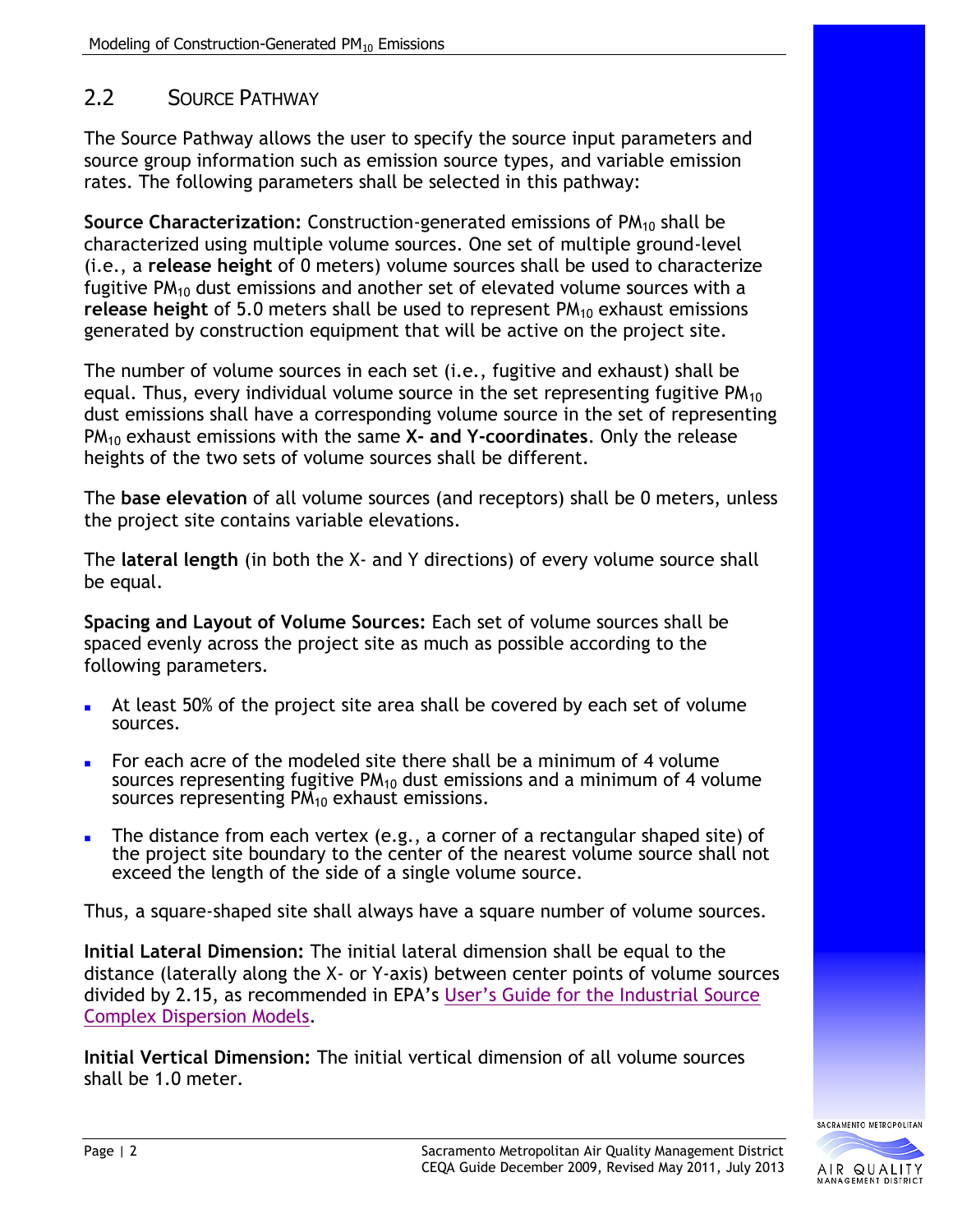**Emission Rates:** Emission rates shall be based on the level of construction activity and the number and types of equipment that will be used to grade the maximum daily acreage of the project. Typically, maximum daily mass emission levels of fugitive  $PM_{10}$  dust and equipment  $PM_{10}$  exhaust shall be estimated using the CALEEMOD model, [AP-42 emission factors for heavy construction operations,](http://www.epa.gov/ttn/chief/ap42/ch13/final/c13s02-3.pdf) exhaust emission rates listed on the Data Entry worksheet of the District's [Roadway Construction Emissions Model,](http://www.airquality.org/Businesses/CEQA-Land-Use-Planning/CEQA-Guidance-Tools) or other District-approved methodology.

Emission rate estimates that are based on CALEEMOD-generated mass emission levels (expressed pounds per day) can account for the implementation of the District's Basic Construction Emission Control Practices, which result in a default 55% reduction of fugitive  $PM_{10}$  dust emissions from soil disturbance activities, as described in Section 3.4.1, Basic Construction Emission Control Practices. The fugitive  $PM_{10}$  dust emission rates can be further reduced to a combined 75% if the project also implements the District's Enhanced Construction Emission Control Practices, as described in Section 3.4.2, Enhanced Construction Emission Control Practices. Similarly, the emission rates used for  $PM_{10}$  exhaust emissions (from offroad equipment) may account for the 45% reduction resulting from implementation of the District's Enhanced Exhaust Control Practices, which reduce exhaust emissions from off-road diesel equipment, as also described in Section 3.4.2, Enhanced Construction Emission Control Practices. Reductions may also be applied for the implementation of any other  $PM_{10}$  control measures, or to emission rates estimated using the Roadway Construction Emissions Model or AP-42 guidance, with approval from the District.

The total maximum daily mass emissions from each emissions source (i.e., fugitive dust and equipment exhaust) shall be converted to a rate (grams per second) based on the number of hours in which construction activity would occur each day. Then divide this rate by the number of volume sources in the set that represents the respective source type and enter into the AERMOD model for each volume source.

## 2.3 RECEPTOR PATHWAY

The Receptor Pathway allows the user to specify the receptor locations for a particular model run, and define the number and type of receptors in the project area. The following parameters shall be selected in this pathway:

**Discrete Receptors:** Discrete receptors shall be added to ensure that specific nearby sensitive receptors are represented in the model. In this context sensitive receptors include residences, schools, places of employment, recreational areas, or any other locations where one or more individuals are anticipated to be for an extended, continuous period of time.

**Receptor Grid:** A receptor grid may be used to represent an area of nearby sensitive receptors such as a residential neighborhood, commercial area, or recreational field. The District recommends that the spacing of a receptor grid be 10 meters.

SACRAMENTO METROPOLITAN AIR QUALITY **MANAGEMENT DISTRIC**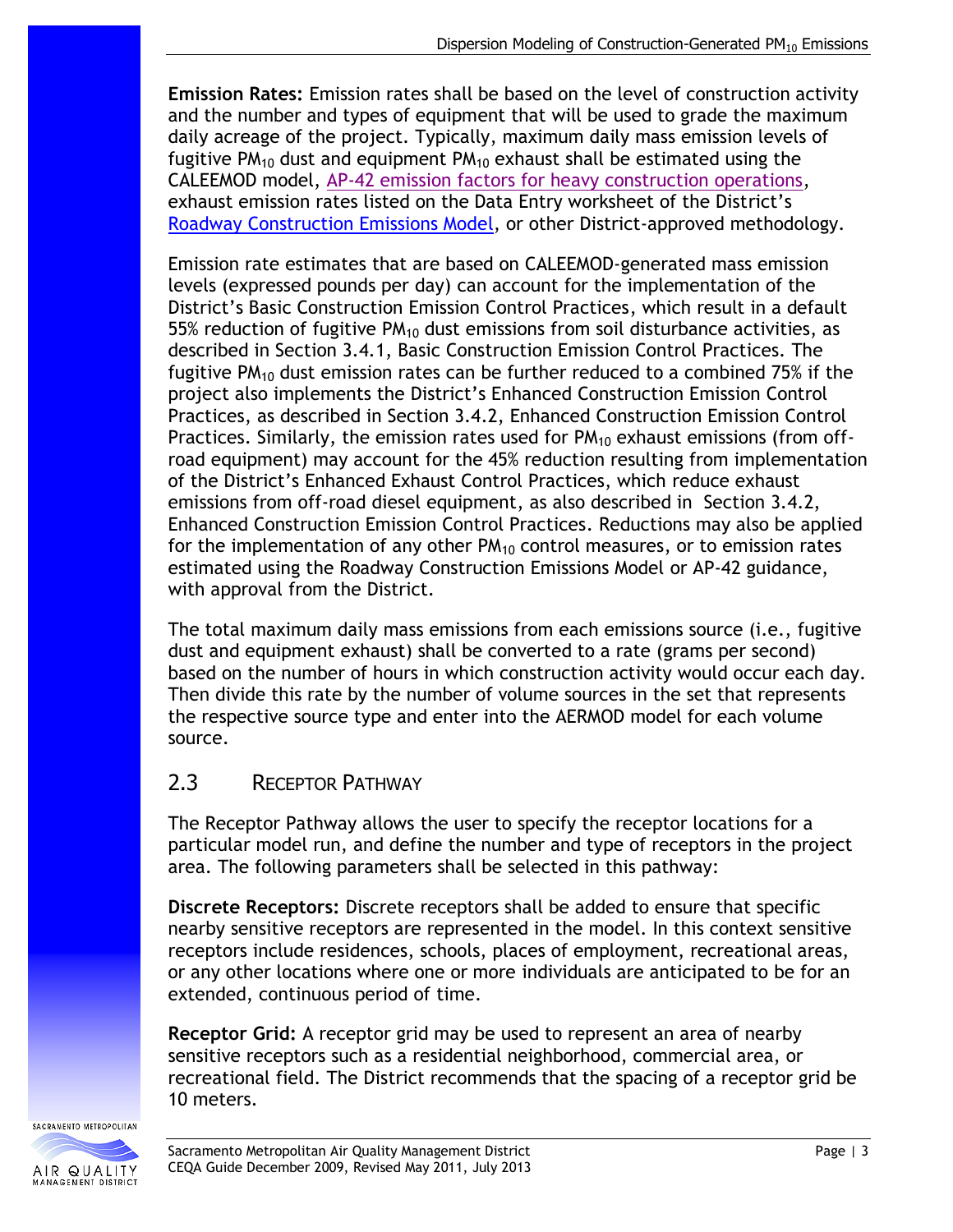At a minimum, the modeling shall account for all receptor locations located within one quarter of a mile from the construction site boundary.

If desired, the modeling may want to include a grid of receptors that encompasses the entire area around the construction site. Generally, the District recommends the use of a uniform grid of receptors (e.g., fence line, polar, or Cartesian grid) that extends approximately twice the maximum width of the construction site being modeled. For example, if the maximum daily disturbed area is a rectangle that is 2,000 feet wide and 1,000 feet long then the receptor grid shall extend at least as far as 4,000 feet from all boundaries of the disturbance area. Thus, a Cartesian receptor grid would cover an area that is 6,000 feet wide and 5,000 feet long. The District generally recommends that the tiers of the receptor grid be spaced 10 meters apart at 10-meter intervals.

**Fence Line Receptors:** It is not necessary to include any fence line receptors unless sensitive receptors are located along the fence line.

**Flagpole Height:** The flagpole height of all receptors shall be 1.8 meters, unless otherwise known.

#### 2.4 METEOROLOGY PATHWAY

The Meteorology Pathway allows the user to specify the input meteorological data file and other meteorological variables, including the range of dates to process from the meteorological files. It is important that all modeling in Sacramento County use the meteorological data that is approved by the District. The processed meteorological data will consist of a processed surface met data file (\*.sfc) and a processed profile met data file (\*.pfl).

#### 2.5 OUTPUT PATHWAY

The Output Pathway allows the user to specify the output options for a particular run.

For the purposes of modeling construction-generated  $PM_{10}$  emissions, the highest modeled 24-hour concentrations will be needed. The user can select the number of highest estimated concentration values generated by AERMOD. This tabular output will consist of a table showing the highest 24-hour concentrations of  $PM_{10}$ estimated, the coordinates of the receptor at which each of these concentrations occur, and the date from the met data when each concentration occurs. Thus, it is possible that more than one of the highest concentrations could occur at the same receptor point but on different dates.

In the ISC-AERMOD View software developed by Lakes Environmental this is known as a High Values Table interface. Also, in this particular software interface, the user shall select the 1st Highest Maximum Values Table, rather than use the builtin method of discarding high values in the MAXTABLE Viewer tool.